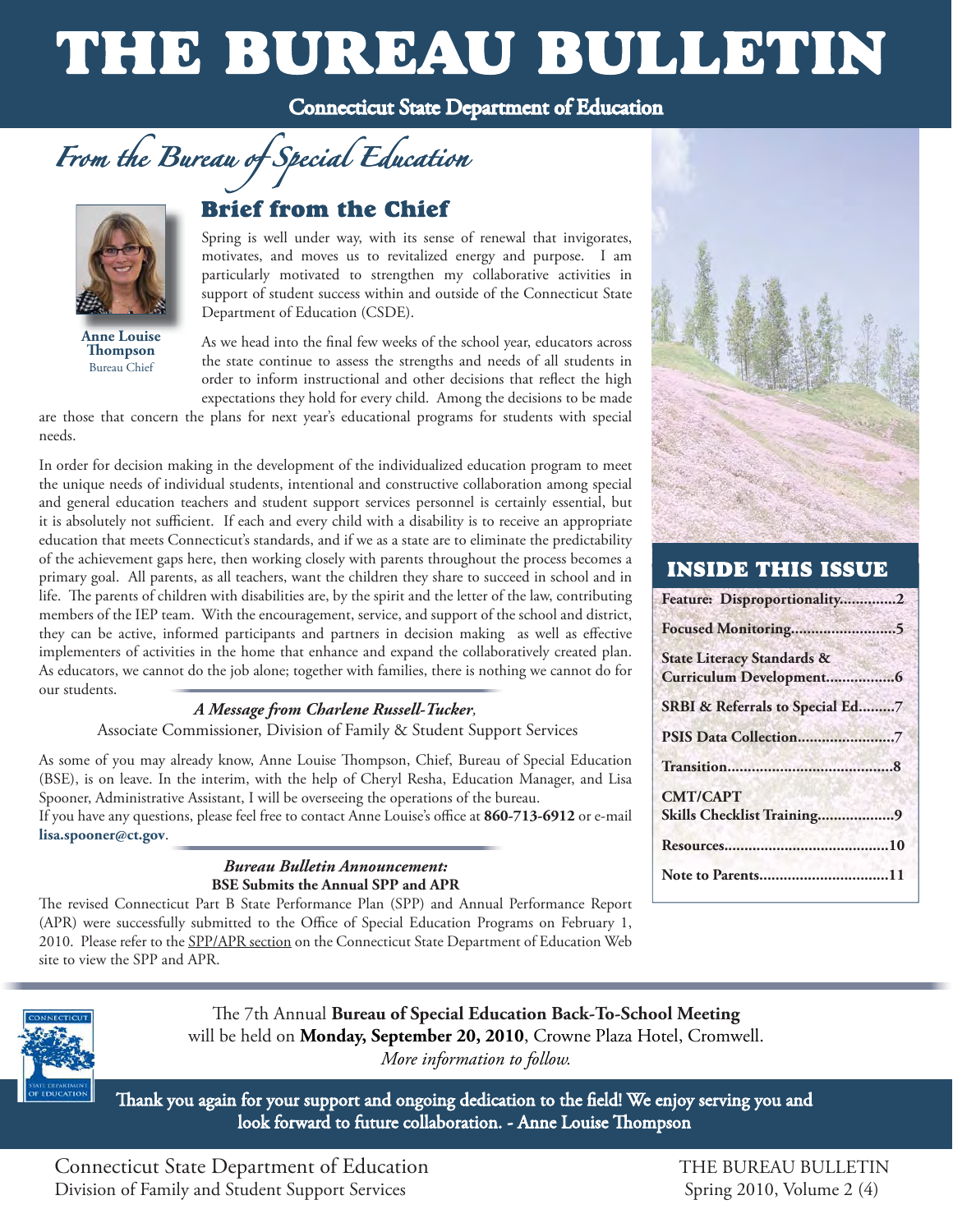## Disproportionate Representation and Disproportionality

**State Performance Plan (SPP) Indicators 9 and 10 district data are available. The Connecticut State Department of Education (CSDE) has released its 2009-10 document on disproportionality, and all districts should be reviewing the data to see where they stand.** 

**The data show if districts have over- or underrepresentation by race in special education, or by a specific disability category. The document is available through the SPP/APR Web site at [http://www.sde.ct.gov/sde/lib/sde/PDF/DEPS/Special/SSP/Disproportionality\\_Data10.pdf.](http://www.sde.ct.gov/sde/lib/sde/PDF/DEPS/Special/SSP/Disproportionality_Data10.pdf)** 

**Districts are asked to review the column under each race/ethnicity category titled "Relative Risk." If the district's relative risk is 2.0 or above, the bureau will be conducting monitoring activities to determine if there are inappropriate identification policies, procedures or practices. Letters and communication will be going out through the end of the school year, with district responses due over the summer and into the early fall. This will allow districts time to review policies, procedures and practices in the event there needs to be revisions and allow time to address areas of noncompliance.** 

 **Findings of noncompliance must be reported to the U.S. Office of Special Education Programs (OSEP) in the state's Annual Performance Report (APR) submitted to OSEP every year on February 1. Findings of noncompliance also affect a district's determination category of Meets Requirements, Needs Assistance, Needs Intervention or Needs Substantial Intervention. For more information on these indicators, or the SPP/APR, see the bureau's SPP/APR Web site or contact Mike Tavernier at 860-713-6929 or [michael.tavernier@ct.gov](mailto:michael.tavernier@ct.gov)**.

#### **What is Disproportionate Representation?**

"Disproportionate representation" occurs when students from a particular racial/ethnic background who receive special education services are over- or underrepresented compared to the overall student population. Improper identification policies, procedures and practices result in racial/ethnic subgroups being more likely or less likely to be determined eligible for special education services or eligible under a specific disability category. Students may also be at higher risk for lack of access to the general education classroom and a higher rate of discipline due to improper identification policies. Through the Individuals with Disabilities Education Improvement Act (IDEA 2004), Congress requires states and local school districts to address over- and underrepresentation (20 U.S.C. section 1400 et seq.).

The IDEA outlines two separate sets of requirements for state education agencies (SEAs) regarding over- and underrepresentation. One set is known as "disproportionate representation" and the other is known as "significant disproportionality." The mathematical formulas used to determine both disproportionate representation and significant disproportionality are the same. They both analyze data through the 2009-10 school year on the same five race categories: American Indian or Alaskan Native, Asian or Pacific Islander, black or African American (not Hispanic), white (not Hispanic), and Hispanic or Latino. They both analyze data on the same specific disability categories, which are learning disabilities, intellectual disabilities, emotional disturbance, speech or language impairments, other health impairments, and autism. These are federal requirements and cannot be altered.

 are different. Those criteria are discussed in detail in this article. Though both sets of requirements are concerned with representation of the same racial/ethnic subgroups, as well as the same disability categories, they have significant differences relating to the areas of special education that are examined and the actions required of districts. In addition, while the mathematical formulas used to determine disproportionate representation and significant disproportionality are the same, the criteria for identifying districts under each requirement In response to the 2004 reauthorization of the IDEA, each SEA created a six-year SPP in 2005 that established goals and strategies for 20 indicators. The two indicators that highlight disproportionate representation, as required under 34 C.F.R. 300.173, 300.600 and 300.646, are:

- Indicator 9 (disproportionate representation in special education and related services due to inappropriate identification); and
- Indicator 10 (disproportionate representation in a specific disability category due to inappropriate identification).

 The U.S. Office of Special Education Programs (OSEP) sets an expectation that no district shall have disproportionate representation due to inappropriate identification and monitors this requirement through Indicators 9 and 10 of the SPP. The phrase "due to inappropriate identification" is included in these indicators to make sure that districts are in compliance with the appropriate identification of students, as set forth by the IDEA and state regulations. States are required to monitor both over- and underrepresentation in their districts and report findings to the OSEP for both Indicator 9 and Indicator 10 in the APR. States have the discretion to set the criteria by which to identify districts for monitoring and to establish monitoring activities for those districts.

#### **Disproportionate Representation Criteria**

 disability category. This is the first step in investigating inappropriate Connecticut has determined that districts will be contacted if their data demonstrate a relative risk ratio of 2.0 or greater, or 0.25 and below in any race category for special education overall or a specific policies, procedures and practices under Indicators 9 and 10 of the SPP. Then, these districts are asked to complete a self-assessment that is returned to the Bureau of Special Education (BSE) for review.

*Continued on p. 3*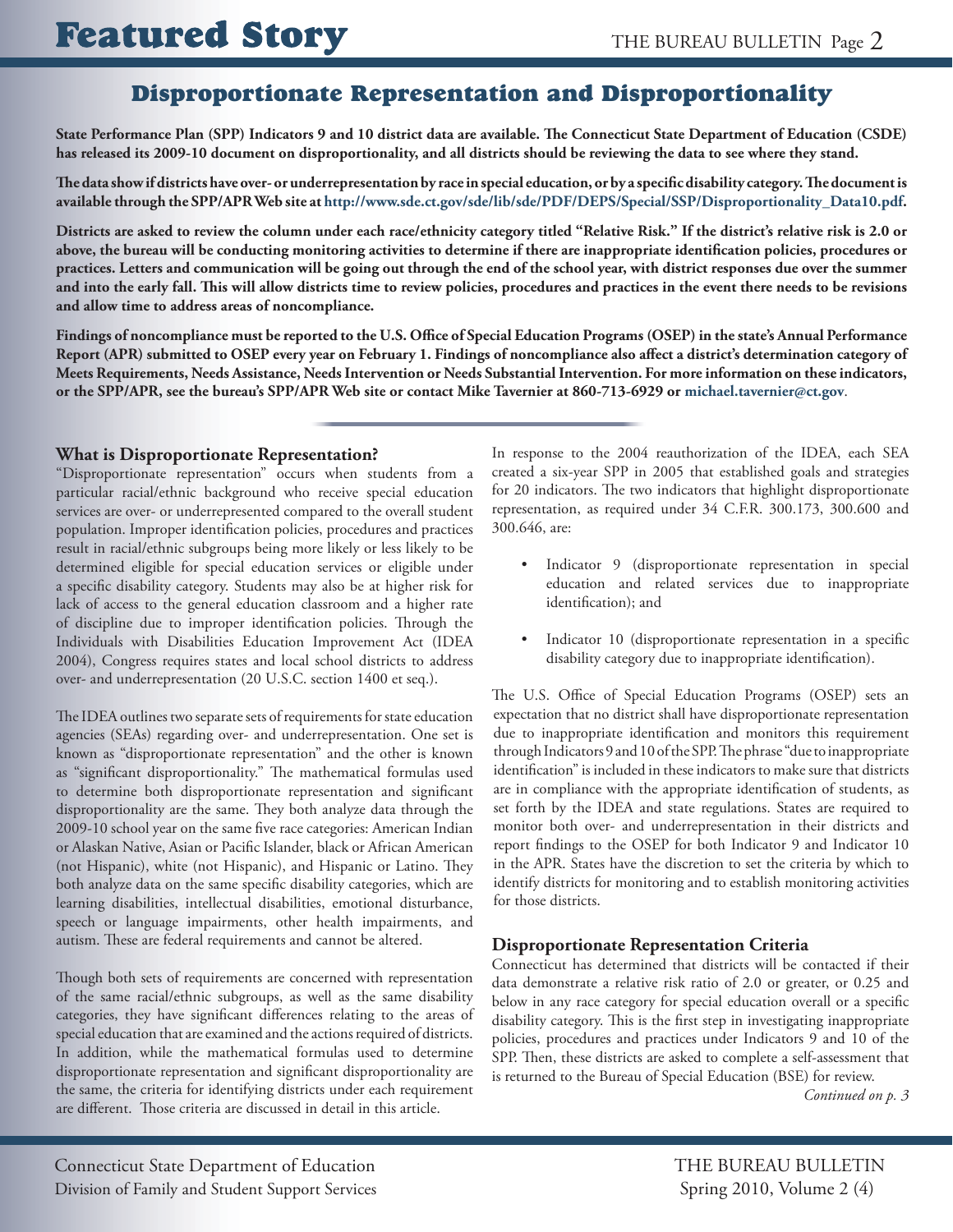## **Disproportionality**

#### *Continued from p. 2*

For specific information on how the relative risk index is calculated, see Connecticut's SPP Indicators 9 and/or 10.

#### **Disproportionate Representation Determination**

The second step in investigating inappropriate policies, procedures and practices may take different forms. In some instances, districts submit evidence of policies, procedures and practices to determine if they are appropriate. Districts may also be required to review a sample of student files to determine whether students have been inappropriately identified.

If these activities determine that a district has inappropriate identification policies, procedures or practices, then a letter is sent to the district in which noncompliance is cited and corrective actions are issued. This information is included in Connecticut's APR, submitted February 1 of each year and on the district's APR issued each spring. This also has an impact on the district's determination in meeting the targets set in the SPP, indicating if the district meets requirements, needs assistance or needs intervention. This is monitored, by the BSE, until verification of the correction of noncompliance occurs and this is subsequently reported in Connecticut's APR the following year. These criteria and activities were accepted by the OSEP in Connecticut's SPP submitted February 1, 2007.

Data for every district and for Connecticut are posted to the Bureau of Special Education's (BSE) SPP/APR Web site in the spring of each year. Data for the 2006-07, 2007-08 and 2008-09 school years can be found at **http://www.sde.ct.gov/sde/cwp/view.asp?a=2626&q=322094**  by scrolling down to Indicators 9/10. Districts have historically been contacted in the fall to complete monitoring activities. However, the BSE will now be contacting districts prior to the close of school, allowing districts to have adequate time to complete monitoring activities.

#### **How Is Significant Disproportionality Determined?**

As a separate obligation, the IDEA 2004 requires states to collect and examine data on an annual basis to determine whether "significant disproportionality" based on race or ethnicity is occurring in a district with respect to four different areas as required under 34 C.F.R. 300.646. This is not reported or monitored under Indicators 9 or 10 of the SPP.

#### *The four areas required for review are:*

- 1. **Identification for Eligibility**: States determine if significant disproportionality exists among students with disabilities (SWDs). This analysis does not consider if the identification is appropriate or inappropriate.
- 2. **Identification for a Particular Category**: States determine if significant disproportionality exists among students in particular eligibility categories. This analysis does not consider if the identification is appropriate or inappropriate.
- 3. **Educational Settings**: States determine if there is significant disproportionality among SWDs in particular educational settings, such as the general education classroom.
- 4. **Discipline**: States determine if there is significant disproportionality among SWDs receiving discipline, including the number of incidences, duration and type of disciplinary actions, such as suspensions and expulsions.

Unlike Indicators 9 and 10 of the SPP, significant disproportionality is based solely on data analysis. The district's policies, procedures and practices are not factored into the determination.

States have the discretion to set the criteria used to determine those districts that demonstrate significant disproportionality.

#### **Significant Disproportionality Criteria**

In Connecticut, districts are considered to have significant disproportionality if they demonstrate a relative risk index of 4.0 or above, for two consecutive years in the same race and disability category, in special education overall, by educational settings or by suspensions and expulsions. District data are found in the same documents as the data for Indicators 9 and 10. The same mathematical calculations are used for Indicators 9 and 10, but the criteria are different under significant disproportionality.

#### **Significant Disproportionality "Required Action"**

When a district has significant disproportionality, the IDEA requires three courses of action as outlined in 34 C.F.R. 300.646:

- 1. **State Review**—The state must review (and, if appropriate, revise) the policies, procedures and practices used in some or all four areas monitored for significant disproportionality.
- 2. **Public Reporting**—The IDEA requires districts to publicly report on the results of its revision of policies, practices and procedures used in identification, placement or discipline of SWDs. This can typically be accomplished by posting changes to the district's Web site, disseminating a notice home to parents, publishing changes in the district newsletter or local newspaper, or discussing changes at the local board of education meeting and including changes in the minutes. These reporting suggestions are examples and are not an exhaustive list.
- 3. **Coordinated Early Intervening Services (CEIS) Funding**—The district is obligated to reserve 15 percent of the flow-through funds received under the IDEA for CEIS. It is important to note that CEIS is a redirection of funds, not a reduction of funds. Districts maintain their funding as originally calculated but must redirect a mandatory 15 percent for CEIS. To reserve the funds means the funds may be used only for approved CEIS.

*Continued on p. 4*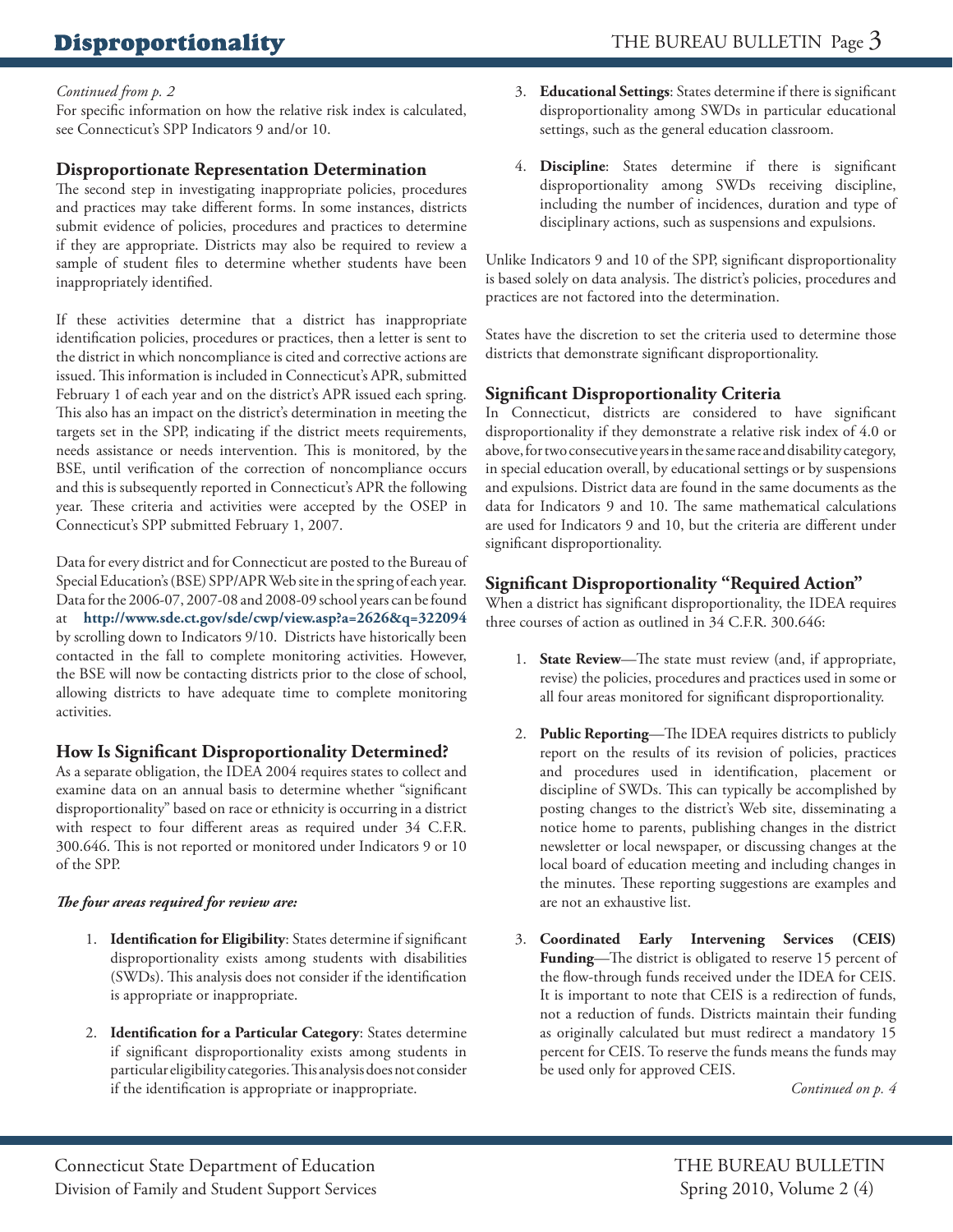## **Disproportionality**

#### *Continued from p. 3*

This is in contrast to districts without significant disproportionality that may, but are not required to, use up to 15 percent of the flow-through funds for CEIS. In fact, many districts choose to use part of the IDEA funds for CEIS as part of a proactive strategy. It is important to note that even if further analysis indicates all identification is appropriate, 15 percent of the funding must still be reserved for CEIS.

Districts demonstrate this redirection of funds in their IDEA grant application, which is due to the CSDE in the spring of each year and in which the activities outlined are reviewed for BSE approval. The redirection is for the duration of the IDEA funding years in which the funds were applied for through the IDEA grant application. The district must maintain a database of the students who benefit from CEIS for three years, beginning with the first year of redirection. The district must also report to the CSDE any students subsequently identified as eligible for special education services.



Early intervening services address the needs of all students before they are identified as needing special education services and, in some cases, may preclude the need for special education services. Appropriate CEIS, combined with proper identification procedures, helps ensure an appropriate possible placement for students. The CEIS includes students in significantly overrepresented groups as well as students from all racial/ethnic groups, but is not limited to these groups. The IDEA outlines that CEIS activities are limited to professional development for teachers and other school staff in building capacity to deliver scientifically based academic and behavioral interventions and the instruction on the use of adaptive and instructional software. Activities are also permitted to provide educational and behavioral evaluations, services and supports, including scientifically based literacy instruction. These requirements are outlined in 34 C.F.R. 300.226 of the IDEA regulations.

In Connecticut, much focus has been placed on the overrepresentation of African American/black and Hispanic students in special education. Since 2003, there has been an annual summit held with districts to address this issue, in addition to the provision of a large amount of technical assistance at both the state and district levels. However, more attention has recently been given to white students in the disability category of autism, as districts are being identified for overrepresentation in this population. It is clear that, nationwide, there is a significant increase in the number of people identified as having autism, which is reflected in our classrooms.

The CSDE is making efforts to investigate and research all areas of overrepresentation to ensure that all students in special education are receiving a free appropriate public education (FAPE), regardless of race or disability, and that districts are in compliance with the IDEA and state regulations. Under 34 C.F.R. 300.646, states currently do not have flexibility to exempt or waive districts from these requirements, as there is also no appeal process.

#### *For more information:*

- OSEP memo 07-09, which includes a side-by-side comparison of these requirements: **[http://www.sde.ct.gov/sde/lib/sde/PDF/DEPS/Special/](http://www.sde.ct.gov/sde/lib/sde/PDF/DEPS/Special/SSP/OSEP_Memo09_Disproportionality.pdf) SSP/OSEP\_Memo09\_Disproportionality.pdf**
- OSEP memo 08-09, Coordinated Early Intervening Services: **[http://www.sde.ct.gov/sde/lib/sde/PDF/DEPS/Special/](http://www.sde.ct.gov/sde/lib/sde/PDF/DEPS/Special/SSP/OSEP_Memo09_CEIS.pdf) SSP/OSEP\_Memo09\_CEIS.pdf**
- OSEP Questions and Answers on Disproportionality, June 2009: **[http://www.sde.ct.gov/sde/lib/sde/PDF/DEPS/Special/](http://www.sde.ct.gov/sde/lib/sde/PDF/DEPS/Special/SSP/OSEP_Q&A.pdf) SSP/OSEP\_Q&A.pdf**
- OSEP Topic Brief Disproportionality and Overidentification, February 2007: **[http://www.sde.ct.gov/sde/lib/sde/PDF/DEPS/Special/](http://www.sde.ct.gov/sde/lib/sde/PDF/DEPS/Special/SSP/OSEP_TopicBrief_Disproportionality.pdf) SSP/OSEP\_TopicBrief\_Disproportionality.pdf**

#### *Resources:*

- Building the Legacy IDEA 2004: Disproportionality **<http://idea.ed.gov>** (Click on "Part B," then "Disproportionality" from the list on the left.)
- The National Center for Culturally Responsive Educational Systems (NCCRESt), Practitioner Briefs, **<http://www.nccrest.org/publications/briefs.html>**
- National Center on Response to Intervention: RTI and Disproportionate Representation **<http://www.rti4success.org>** (On the right side of the page, under "What's New in RTI," click on "RTI and Disproportionate Representation: An Annotated Bibliography.")
- National Dissemination Center for Children with Disabilities (NICHCY), A Training Curriculum on IDEA, Module 5 Disproportionality and Overrepresentation **[http://www.nichcy.org/Laws/IDEA/Pages/](http://www.nichcy.org/Laws/IDEA/Pages/BuildingTheLegacy.aspx)  BuildingTh eLegacy.aspx**

Portions of this article adapted from the Michigan Department of Education, Office of *Special Education and Early Intervention Services*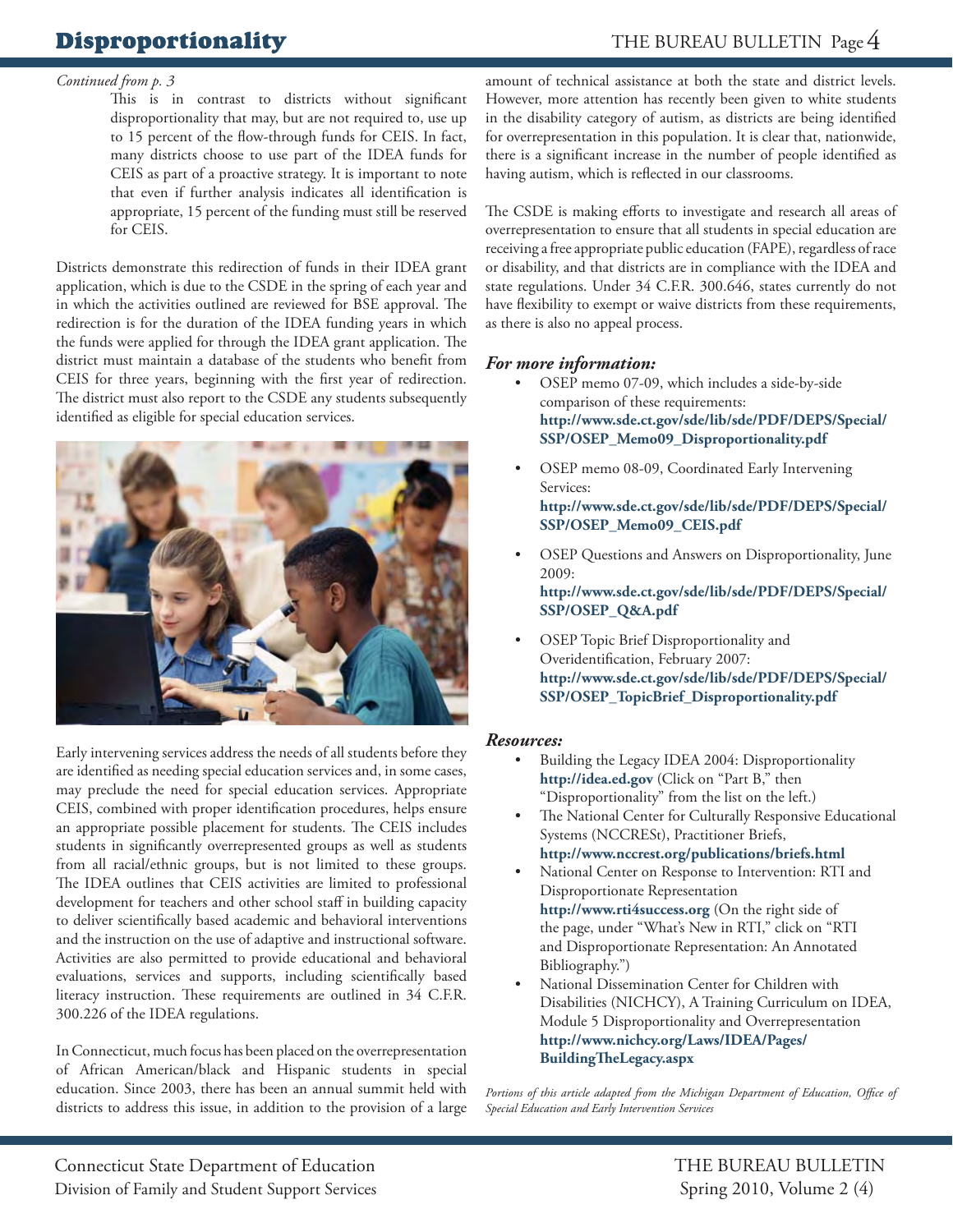

#### **Summary**

 and office referral forms among multiple buildings, submitting ED behavioral supports, improving cultural awareness among staff and Districts visited in the 2007-08 school year for suspension/ expulsion have submitted their final progress reports to demonstrate improvement in a number of areas. Some areas of improvement these districts focused on were around streamlining communication 166 data four times a year to the CSDE instead of a one-batch submission in the summer, monitoring and sharing of discipline data at administrative and staff meetings to make informed decisions, revisions of discipline policies to be consistent and proactive, training staff in the Educational Benefit Review Process, implementing positive students, and revisions of in-school suspension policies. The bureau will continue to monitor discipline data through the SPP Indicator 4 for all districts in the state.

In 2008-09, four districts were visited for concerns around the academic achievement of students with disabilities. These districts are submitting their first progress reports in areas such as: improving Tier 1, 2, and 3 interventions; developing an effective continuum of supports academically and socially/emotionally; implementing a written plan for data-driven special education services to ensure continuity of services from building to building; focusing on measurable IEP goals and objectives that are aligned with the CSDE curriculum standards; improved progress monitoring at the student, classroom, and building levels; and parent training. The bureau will monitor and support implementation of improvement plans for these districts through the 2010-11 school year.

#### **Focus: Suspension/Expulsion, Academic Achievement**

Six districts were visited in the 2007-08 school year based on suspension/expulsion data of students with disabilities. These districts implemented an 18-month improvement plan to address weaknesses and concerns discovered during the visits. All districts have demonstrated an improvement in their suspension/expulsion rates for students with disabilities, based on a review of the districts' ED 166 Discipline Data Collection. Additionally, through strategies and efforts outlined in their improvement plans, systemic and individual student gains have been made throughout the district. Examples of objectives that districts set out to achieve were to:

- improve cultural awareness among staff, administrators and teachers; and to increase positive behavioral supports within the school community;
- office discipline referrals, and develop a K-12 philosophy of identify and monitor a uniform system of data collection for discipline, behavior and related beliefs; and
- increase the effectiveness of faculty in meeting students' academic and social needs through differentiated instructional practices and consistent behavioral expectations.

While the districts have completed the work of their improvement plan thus far, they continue to strive for improved outcomes.

Four districts were visited in the 2008-09 school year based on data around the academic achievement of students with disabilities. Every district cited the Educational Benefit Review Process, conducted through the State Education Resource Center (SERC), as highly valuable and instrumental in examining the weaknesses of IEPs and learning to write IEPs that were meaningful. These districts are in the process of submitting their first progress reports to identify the work completed and the scope of future efforts with their improvement plans. Examples of objectives that these districts set out to achieve were:

- developing a well-articulated plan for implementing datadriven special education services that ensures the continuity of services from building to building; and
- assuring that all IEPs contain student present levels of performance (multiple measures) in the area of reading, with goals and objectives that are measurable and aligned with the CSDE grade level curriculum standards, as measured by a random examination of these components in 10 IEPs from each grade level on a bimonthly basis.

These districts continue to implement their improvement plans and monitor their progress to improve the academic achievement of students with disabilities for the remainder of this year and into next year.

## **Assistive Technology**

#### **CTTAP/RESC Alliance AT Newsletter**

The Connecticut Tech Act Project (CTTAP) has announced a recent change to its quarterly newsletter. The CTTAP is now partnering with the Regional Education Service Centers (RESCs) Alliance to provide articles on new or innovative assistive technology (AT) devices, local AT related events, free AT resources, and more. The newsletter is available online at http://www.cttechact.com/news. If you need a printed copy of the newsletter for accessibility reasons, including large print or another accommodation, please contact the **CTTAP at 860-424-4881** or by e-mail through its Web site, **http://www.CTtechact.com/contact**.

#### **CTTAP Demonstration Centers**

The CTTAP has opened a new AT Demonstration Center in Willimantic, CT. The Eastern Connecticut Assistive Technology Center is open two days a week for individuals with disabilities, family members, employers and educators to view a variety of AT devices and make informed decisions about AT devices appropriate for school and work environments. Call **860-423-8400, ext. 319**  for more information on hours of operation or to schedule an appointment.

Other CTTAP AT demonstration centers across the state include: the New England Assistive Technology (NEAT) Center; Vision Dynamics; and the Disability Resource Center of Fairfield County.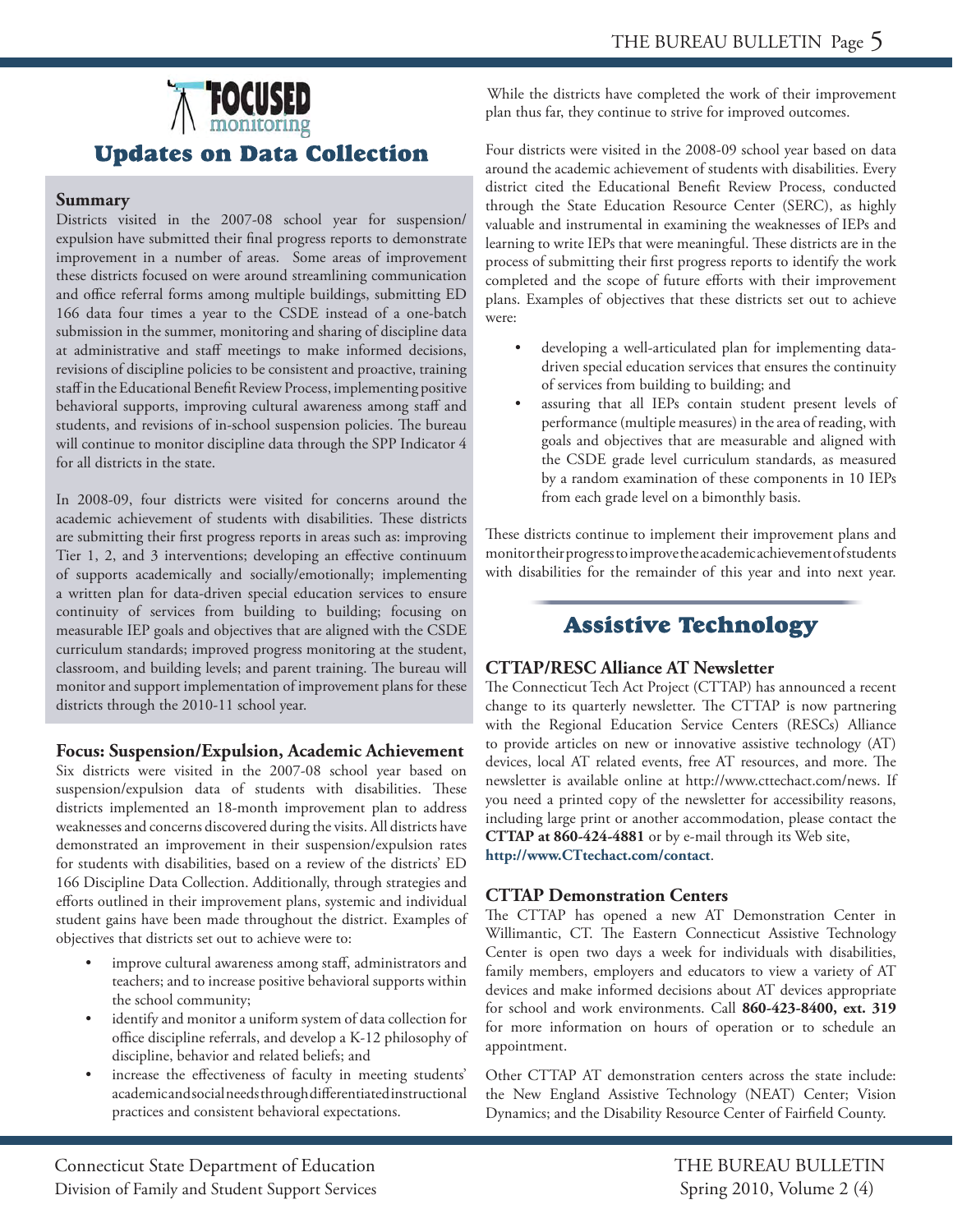#### **Indicator 3 Academic Achievement in Special Education: Focus on State Literacy Standards** and Curriculum Development

#### **Literacy Standards**

It is critical that all students, including students with disabilities, have access to a guaranteed and viable curriculum, regardless of where they are receiving services or their amount of time with nondisabled peers. It is expected that the goals and objectives of IEPs are written in measurable terms and reflect the standard curriculum for the student's current grade. However, many IEPs do not contain this information, or educators are unsure of how to develop these goals and objectives. This often leads to ambiguous goals set for the student and inadequate IEPs, as well as poor data collection to determine if the student is making progress in the general education curriculum as outlined in 34 C.F.R. 300.320 and 300.324. Consequently, it is imperative that educators are familiar with the state frameworks and the district's curriculum.

As you know, the state has curriculum frameworks and tools for each subject area in the arts, math, career and technical education, physical education, health, science, information and communication technologies, social studies, literacy/language arts, and world languages. Some of these frameworks now include grade level expectations (GLEs), or what students are expected to know at each grade level. GLEs are cumulative, and by the end of a particular grade level, students should know and be able to accomplish the required skills up to and including that grade level (e.g., at the end of grade four, GLEs include skills and strategies from pre-K through grade four). This includes students with disabilities, for whom IEP goals and objectives are used to guide specialized instruction to meet these expectations.

In the area of literacy/language arts, the standards were revised in February 2010 and include the original broad framework, aligned to more specific grade-level expectations, and correlated to assessment expectations. Additionally, the CSDE Web site has links to aligned lesson plans and pacing guides to be used after reading comprehension formative assessments.

This document is not to be used as a comprehensive curriculum. Districts develop their own curriculum, which is aligned to the state frameworks. In cases where there is insufficient district curriculum, the next best resources are the state frameworks.

The literacy/language arts standards and grade-level equivalents can be found here: **www.sde.ct.gov/sde/lib/sde/word\_docs/curriculum/ [language\\_arts/csde\\_pk\\_8\\_elacurriculumstandards.doc](www.sde.ct.gov/sde/lib/sde/word_docs/curriculum/language_arts/csde_pk_8_elacurriculumstandards.doc)** 

A pacing guide, sample lesson plans, and assessments can be found on the Bureau of Teaching and Learning's Web site: **<http://www.sde.ct.gov/sde/cwp/view.asp?a=2618&Q=320954>**.

It is recommended that special education teachers have a complete copy of the district's curriculum to refer to when developing IEP goals and objectives, as well as familiarity with the state standards in order to know what is expected of their students at a variety of grade levels, including what is covered in previous grade levels. It is especially important that special education teachers use this information to inform IEP development.

The Bureau of Student Assessment's Web site has a "Seven Step Process to Creating Standards-Based IEPs" which can be found at **[http://](http://www.csde.state.ct.us/public/cedar/assessment/mas/resources/)  [www.csde.state.ct.us/public/cedar/assessment/mas/resources](www.csde.state.ct.us/public/cedar/assessment/mas/resources/SevenStepProcess.pdf)[/](http://www.csde.state.ct.us/public/cedar/assessment/mas/resources/)  SevenStepProcess.pdf.** Through this process, IEPs are aligned with state academic grade-level content standards. Each step is followed by guiding questions for the IEP team to consider in making data-based decisions.

Finally, SERC has a free multimedia training module on developing standards-based IEPs. The **module, available by clicking here**, can be viewed by an individual on a single computer, or used in a large-

oup training format on multiple computers or projected on a screen. Other resources to assist educators in this area will continue to be developed and announced in the Bureau Bulletin and on SERC's Web site.

\* \* \*

#### **Curriculum Development**

In some cases, districts do not have their own curriculum or are in the ever-evolving process of revising their curriculum. The CSDE Tools for Curriculum and Instruction include a guide for district curriculum development to help identify next steps in the process and a walkthrough protocol guide that can be customized for your building or district initiatives. Both documents are intended to be adapted for district use depending on the district's mission and goals for its students.

The Connecticut Curriculum Development Guide (CCDG) is an instrument designed to lead the planning, review and development of the PK-12 curriculum. The CCDG should not be used as an evaluation tool. Rather, it should be part of the process of determining curriculum development priorities and distinguishing among immediate, shortterm and long-term next steps. Many special educators are involved in the development or revision of their district's curriculum, and thus it is important to understand how that work connects to students with disabilities. The CCDG can be found at: **http://www.sde. [ct.gov/sde/lib/sde/pdf/Curriculum/Curriculum\\_Development\\_](http://www.sde.ct.gov/sde/lib/sde/pdf/Curriculum/Curriculum_Development_Guide_2009.pdf) Guide\_2009.pdf**.

The Connecticut Walkthrough Protocol Guide, which aligns to the CCDG, is a tool to support district and school personnel with school and classroom walkthroughs. Walkthroughs should not be viewed as an evaluative exercise. The Walkthrough Protocol Guide can be found at: **[http://www.sde.ct.gov/sde/lib/sde/pdf/Curriculum/](http://www.sde.ct.gov/sde/lib/sde/pdf/Curriculum/Walkthrough_Protocol_Guide_2008.pdf) Walkthrough\_Protocol\_Guide\_2008.pdf**.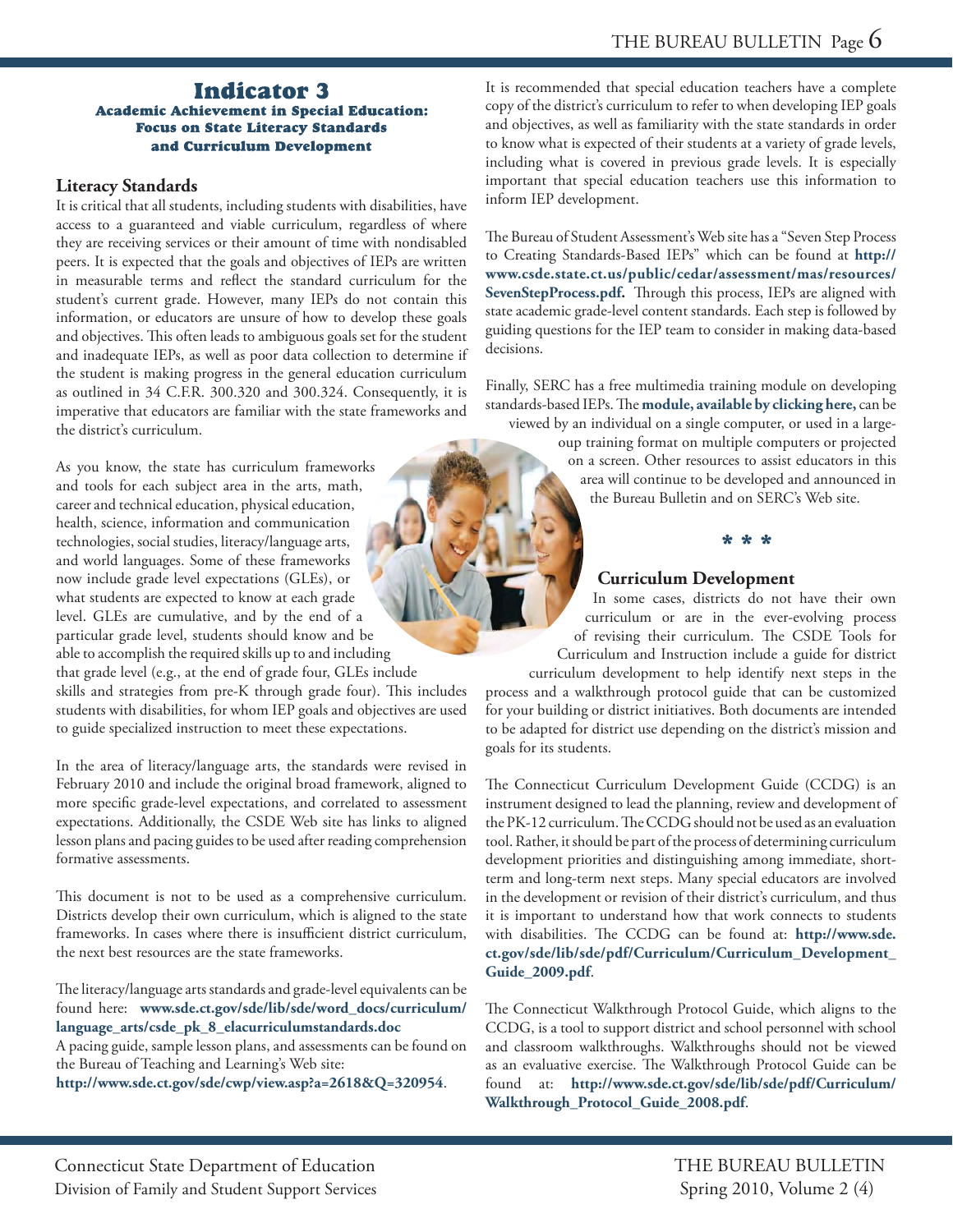## **SRBI** and Referrals to **Special Education**

The CSDE continues its collaborative work to strengthen and refine the guidance around Scientific Research-Based Interventions (SRBI), Connecticut's framework for Response to Intervention (RTI). The department has developed the following guidance for district and school use, as it applies to the special education referral process and SRBI.

A child may be referred to a planning and placement team (PPT) for an evaluation whenever presenting concerns lead professionals to suspect that the child might need special education. The Connecticut State Regulations, Section 10-76d-7, state that *"Each board of education shall accept and process referrals from appropriate school personnel, as well as from a child's parents; or from a physician, clinic or social worker, provided the parent so permits, in order to determine a child's eligibility for special education and related services."* Any referral of a child for a special education evaluation would obligate the district to convene a PPT to discuss the referral and: (a) review existing information and determine that an evaluation is required and proceed accordingly; or (b) review existing information and determine that an evaluation is not required; and/or (c) determine that more information is needed before proceeding to evaluation, including information obtained through the implementation of SRBI to collect additional data, as appropriate.

The same regulation also states, *"Before a child is referred to a planning and placement team, alternative procedures and programs in regular education shall be explored and, where appropriate, implemented."*  Special and general educators should have shared responsibility for the design and implementation of effective learning strategies for all students, particularly those with learning and behavioral challenges. Inappropriate implementation of SRBI could and in many cases will delay a child's right to special education.

Final note: SRBI is a tiered approach from prevention to increasing levels of intervention intensity as a means of resolving learning or behavioral challenges or delays. Prevention, intervention, implementation of universal screening, and appropriate common assessments (e.g., checklists, observations, work samples) can improve educational outcomes for all children. SRBI is embedded instruction and is not an action performed when a student is referred for a special education evaluation. SRBI begins as Tier 1 general education highquality instruction for all children, including those with and without an IEP. Interventions are implemented with increased frequency, duration and intensity for those children demonstrating learning or behavioral challenges. Again, SRBI does not start at the point of a special education referral. In fact, SRBI tiered instructional interventions can occur simultaneous to an evaluation to determine if the student requires special education.

Questions can be directed to: **Perri Murdica** at **860-713-6942** or at **[perri.murdica@ct.gov](mailto:perri.murdica@ct.gov)**; or to **Gail Mangs** at **[860-713-6938](mailto:gailmangs@ct.gov)** or at **gail.mangs@ ct.gov**.



## **Public School Information System** (PSIS) Collection of Membership and Attendance Data

At the end of the school year, the CSDE will be collecting membership and attendance data for all students who are served by public schools, including those who: 1) are out-placed to approved private special education facilities; 2) are out-placed at Regional Educational Service Centers (RESCs); and/or 3) are receiving services at or through a transition/vocational program that has a facility code of "82." These students receive education or transition services in a location other than in a district school and are not counted within the district for attendance purposes.

Districts do not typically maintain membership and attendance data within their local systems for out-placed students or students receiving transition/vocational services in the community, but are responsible to obtain this information from the contracted organization for reporting purposes. Approved Private Special Education Programs (APSEPs), RESCs, and transition/vocational programs with an "82" facility code are requested to provide this information for each student to the nexus district no later than June 30, 2010, so that the district may report these data within the Public School Information System (PSIS) end-of-year collection.

For additional information about this data collection, please see the attached **[Membership and Attendance Data Memo for Transition/](http://www.ctserc.org/bb/ATT%20p.7%20(1)%20-%20member%20data%20memo.pdf) Vocational Programs** or the **Memo for Approved Private Special [Education Programs and Regional Education Service Centers](http://www.ctserc.org/bb/ATT%20p.7%20(2)%20-%20memo%20for%20APSEPs,%20RESCs.pdf)**. For further information about transition/vocational programs, contact **Dr. Patricia Anderson** at **860-713-6923** or at **patricia. anderson@ct.gov**[. For further information about APSEPs, contact](mailto:patricia.anderson@ct.gov)  **Colleen Hayles** at **860-713-6922** or **[colleen.hayles@ct.gov](mailto:colleen.hayles@ct.gov)**.

## **Changes in DDS**

The Department of Developmental Services (DDS) has made some changes to the levels and types of support being provided to its clients. DDS has issued a letter to all school district directors of special education regarding the significant changes in their service delivery. Changes have most notably occurred in the agency's case management services and graduation and age-out funding. Transition coordination and educational liaisons and support will continue to be offered to DDS clients. The [attached letter](http://www.ctserc.org/bb/ATT%20p.7%20(3)%20-%20attached%20letter.pdf) outlines the changes in greater detail.

The DDS "**[Helpline Brochure](http://www.ctserc.org/bb/ATT%20p.7%20(4)%20-%20Helpline%20Brochure.pdf)**" is attached and provides a description of available services and supports. Additional information can be obtained through the DDS Helpline at **[www.ct.gov/dds](http://www.ct.gov/dds)**.

> **Click on the logo for Frequently Asked Questions about Special Education in an SRBI Framework**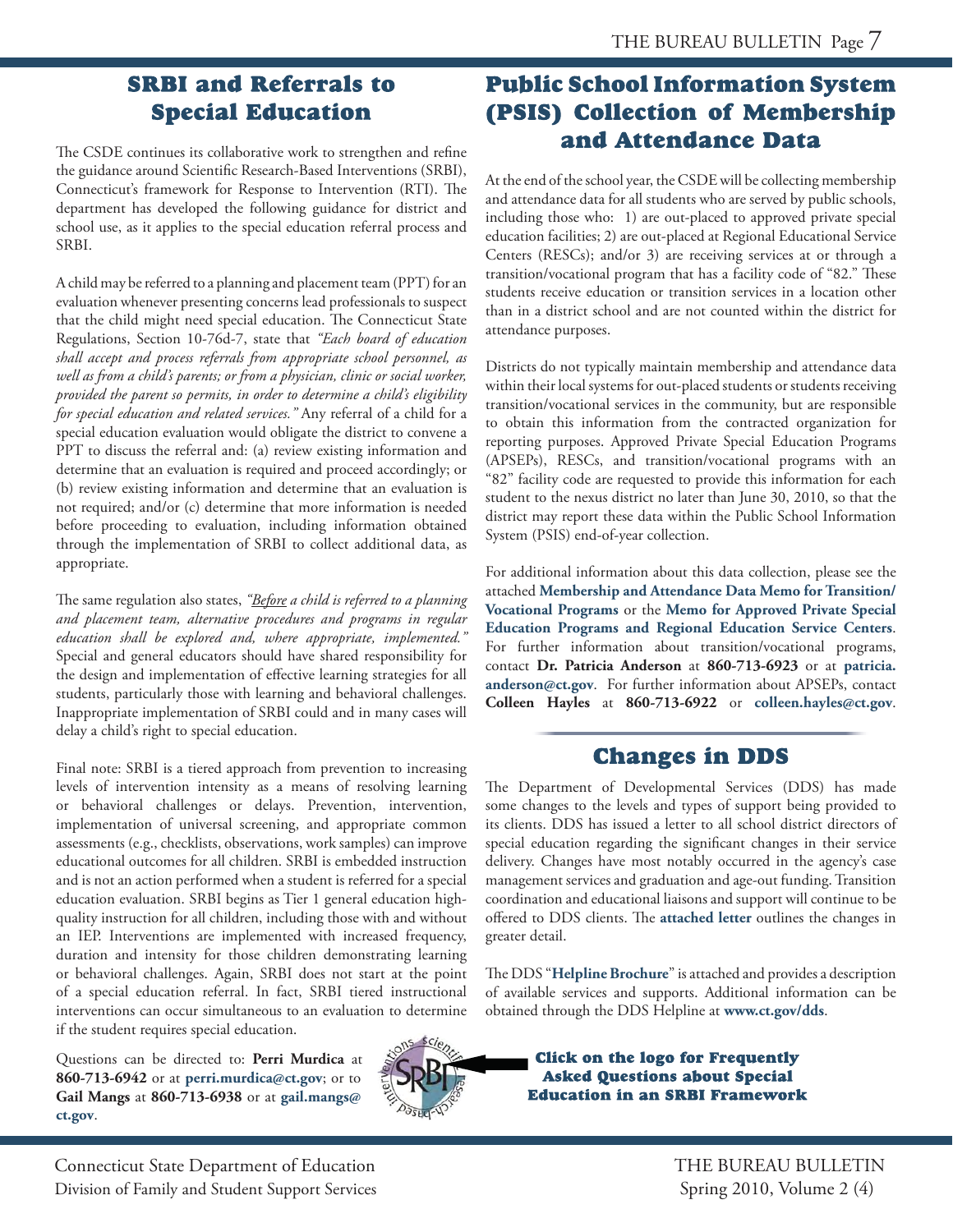## **Transition**

#### **Updated Guidelines for Annual Reviews, Transition Planning and Writing PSOGs**

Spring is a busy time for holding annual reviews. Just a reminder that if you are having an annual review for a student who will turn 16 years old when the IEP you are developing is to be in effect, transition goals and objectives MUST be developed and the "Transition Planning" box under "Reason for Meeting" on Page 1 of the IEP MUST also be checked. This is to inform the parents, student and all PPT participants that the key reason for the PPT is secondary transition planning as well as the annual review. In addition, the student MUST be invited to the PPT meeting to assist in planning his/her future AND, whenever feasible, make sure that the student attends at least part of the PPT meeting to participate in his/her transition planning.

Secondly, remember that EVERY student whose IEP will be in effect when the student turns 16 years old MUST have one Post-School Outcome Goal Statement (PSOGS) in postsecondary education/training (IEP page 6 - #5a) and one PSOGS in the area of employment (#5b), and if appropriate, a PSOGS in Independent Living (#5c). PSOGS is Connecticut's term for the "appropriate measurable postsecondary goals" required by IDEA 2004 for transition-age students that must be based on "age-appropriate transition assessments." Each IEP for a transition-age student must include a minimum of two PSOGS (or one PSOGS that addresses the two required areas or three areas if Independent Living Skills are included) and at least one annual goal and objective (written on page 7 of the IEP with the appropriate box checked at the top of the page).

At the request of the field, CSDE and SERC held a workshop on Tuesday, April 6, 2010, on Post-School Outcome Goal Writing related to students with disabilities in special populations (e.g., medically fragile, at-risk/drop-out potential students, students involved in juvenile justice, homebound). Approximately 25 people attended the workshop and feedback was so encouraging that we will be holding two additional sessions next fall. The resulting PSOGS examples from that workshop are being compiled and will be shared and posted on the CSDE's Web site.

In the meantime, the CSDE developed the two attached documents that might be of assistance as districts are developing IEPs for transition-age students: 1) **Guidelines for Writing Post-School [Outcome Goal Statements for Specific Populations of Students](http://www.ctserc.org/bb/ATT%20p.8%20_1_%20-%20writing%20PSOGS.pdf) with Disabilities** – includes instructions about how to write the PSOGSs and other information relevant to a variety of issues raised by the field, and 2) **[Sample Post-School Outcome Goal Statements](http://www.ctserc.org/bb/ATT%20p.8%20_2_%20-%20PSOGs%20examples&nonexamples.pdf)**  – lists both nonexamples and PSOGS examples by category (e.g., Postsecondary Education/Training, Employment, Independent Living Skills and combination statements). For additional information about secondary transition, contact **Dr. Patricia Anderson** at **[patricia.anderson@ct.gov](mailto:patricia.anderson@ct.gov)** or at **860-713-6923**.

#### **Indicator #13**

#### **Ensuring Compliance in Secondary Transition**

The Individuals with Disabilities Education Improvement Act (IDEA 2004) establishes a state's authority to conduct district monitoring to assure compliance with the IDEA and state statutes regarding special education. As part of this monitoring responsibility, the state reviews districts' submission of annual data that informs the 20 indicators constituting the SPP and resulting in the district's APR and determination. Indicator 13, regarding secondary transition, is one of the indicators that requires a district to be at 100% compliance. Anything other than 100% on this indicator results in corrective action at a district and/or individual student level. For districts achieving 95 – 99.9% compliance with a 100% compliance indicator, their APR determination status may indicate "Substantial Compliance." However, since the district has not fully met the target, the Bureau of Special Education is obligated to investigate.

Connecticut has reported being at a 99.1% compliance rate on Indicator 13 as submitted to OSEP in the last two APRs. Preliminary data for 2009-10 that include the new data points for secondary transition indicate that approximately 60% of Connecticut districts are currently in full compliance with Indicator 13. The CSDE will review district and student-level Indicator #13 data this spring and will submit letters of findings to all districts that are found to be out of compliance, along with required corrective actions. In the meantime, in preparation for determining the reasons why your district might be out of compliance on Indicator #13 and for writing IEPs for student annual reviews for 2010-11 that include transition goals and objectives, please examine and address the items in the attached article on **[Ensuring Compliance on Indicator #13 – Secondary](http://www.ctserc.org/bb/ATT%20p.8%20_3_%20-%20Indicator%2013.pdf)  Transition**. For further information about secondary transition, contact **Dr. Patricia Anderson** at **[patricia.anderson@ct.gov](mailto:patricia.anderson@ct.gov)**.

### **SPDG**

The State Personnel Development Grant (SPDG) is beginning to plan for its final year of activity. Projects under this grant are carried out by the State Education Resource Center, Southern Connecticut State University, Birth to Three, and the CT Parent Advocacy Center. One activity has been around scaling up evidence-based practices in which positive behavior support (PBS) has been the focus. A number of schools have been identified to be model sites for implementation of PBS and are now focusing on scaling up their work both within district and with partner districts. Please contact **Julia Case** at **860-632-1485, ext. 388,** or **[case@ctserc.org](mailto:case@ctserc.org)** for more information.

## **Birth to Three DVD**

Birth to Three has completed a DVD and training manual for child care providers and families around best practices. Contact **Deb Resnick** at **860-418-6151** or **[deb.resnick@ct.gov](mailto:deb.resnick@ct.gov)** for more information.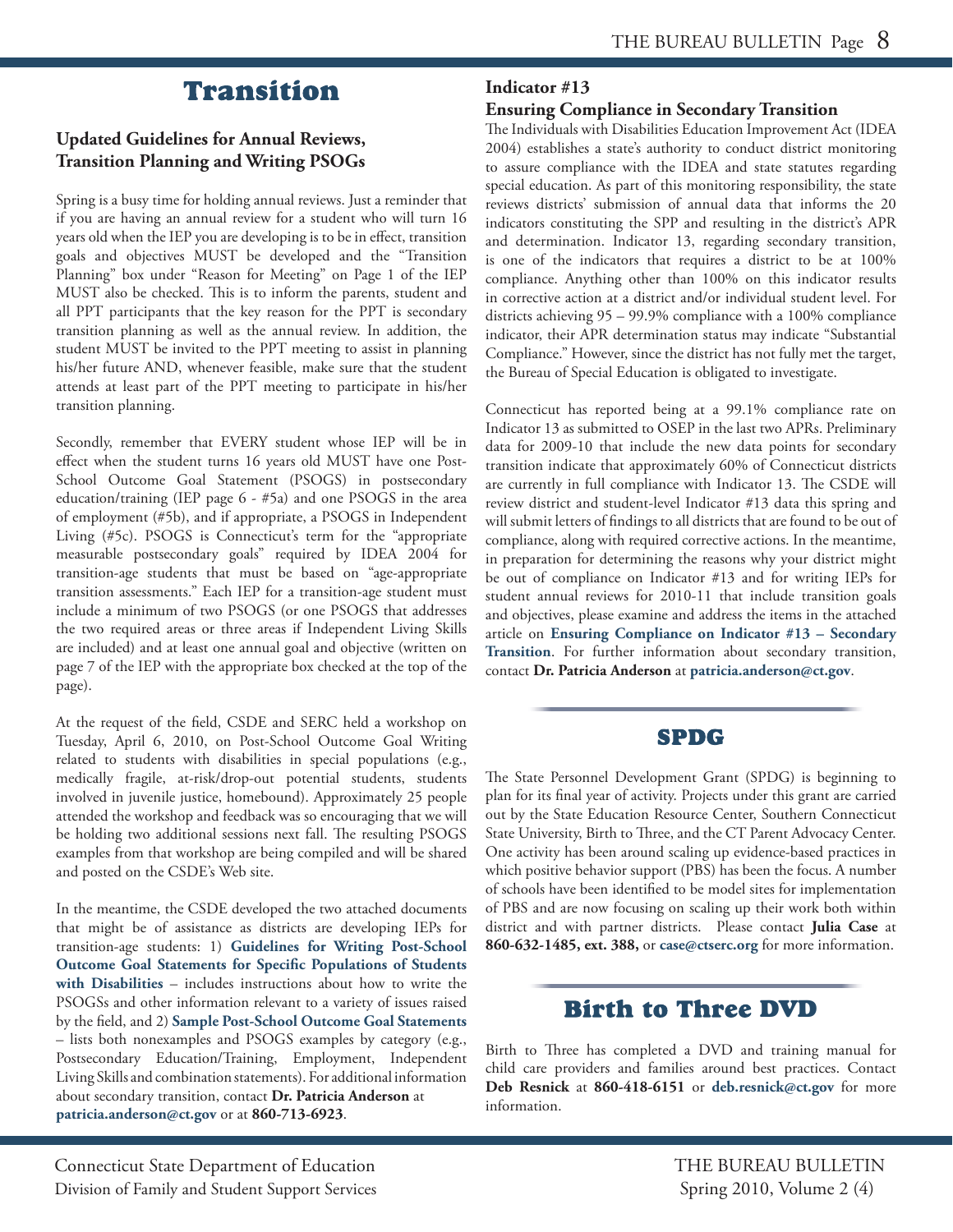## *Required\** **CMT/CAPT Skills Checklist Training**

### **2010-11 School Year**

\*Special Education teachers who will be administering the Connecticut Mastery Test (CMT) or Connecticut Academic Performance Test (CAPT) Skills Checklist during the 2010-11 school year who have not received CSDE training during the 2007-08, 2008-09, or 2009-10 school years, or the CSDE Certified Rater Training, must attend <u>one</u> of the half-day sessions of this REQUIRED training prior to test administration in March 2011.

Please note these are the **only** Skills Checklist training sessions offered for the 2010-11 school year. Participants will attend either an AM session or a PM session. Training session dates are as follows:

| Tues., August 17<br>Wed., August 18 | SERC Classroom, Middletown (AM session only)<br>SERC Classroom, Middletown (AM session only) |
|-------------------------------------|----------------------------------------------------------------------------------------------|
| Thurs., Sept. 30                    | ACES, Hamden                                                                                 |
| Fri., Oct. 1                        | CES, 25 Oakview Drive, Trumbull                                                              |
| Tues., Oct. 5                       | CREC, Coltsville Building, Hartford                                                          |
| Thurs., Oct. 7                      | LEARN, Old Lyme                                                                              |
| Wed., Oct. 13                       | EASTCONN, Hampton                                                                            |
| Thurs., Oct. 14                     | EdConnection, Litchfield                                                                     |
|                                     |                                                                                              |

AM sessions run from 8:30 a.m. to 12:00 p.m. PM sessions run from 12:30 p.m. to 4:00 p.m.

District test coordinators will also receive registration information. SERC will be processing the online registration and CEUs.

#### **CMT or CAPT Skills Checklist Certified Rater Training**

This required second-level training is now provided as professional development through an online training format.

\* Special Education teachers who will be administering the CMT or CAPT Skills Checklist during the 2010-11 school year who received initial training in the 2006-07 school year (and need training in 2009-10) or received training in the 2007-08 school year (and need training in 2010-2011) are required to complete and pass the online Certified Rater Training that is available as of May 1, 2010. Please refer to the "Teachers Trained Skills Checklist" list provided at:

**http://www.csde.state.ct.us/public/cedar/assessment/common/ChecklistTrainingParticipants10-2009.pdf**.

These teachers must pass the Certified Rater Training by March 1, 2011. District test coordinators will be receiving specific information about accessing this training.

#### **Participants must register for the training online at http://www.ctserc.org.**

If you have questions or concerns, please contact:

**Janet Stuck Joe Amenta**  Education Consultant Education Consultant Special Populations Special Populations Bureau of Student Assessment Bureau of Student Assessment **860-713-6837 860-713-6855** 

**janet.stuck@ct.gov joseph.amenta@ct.gov**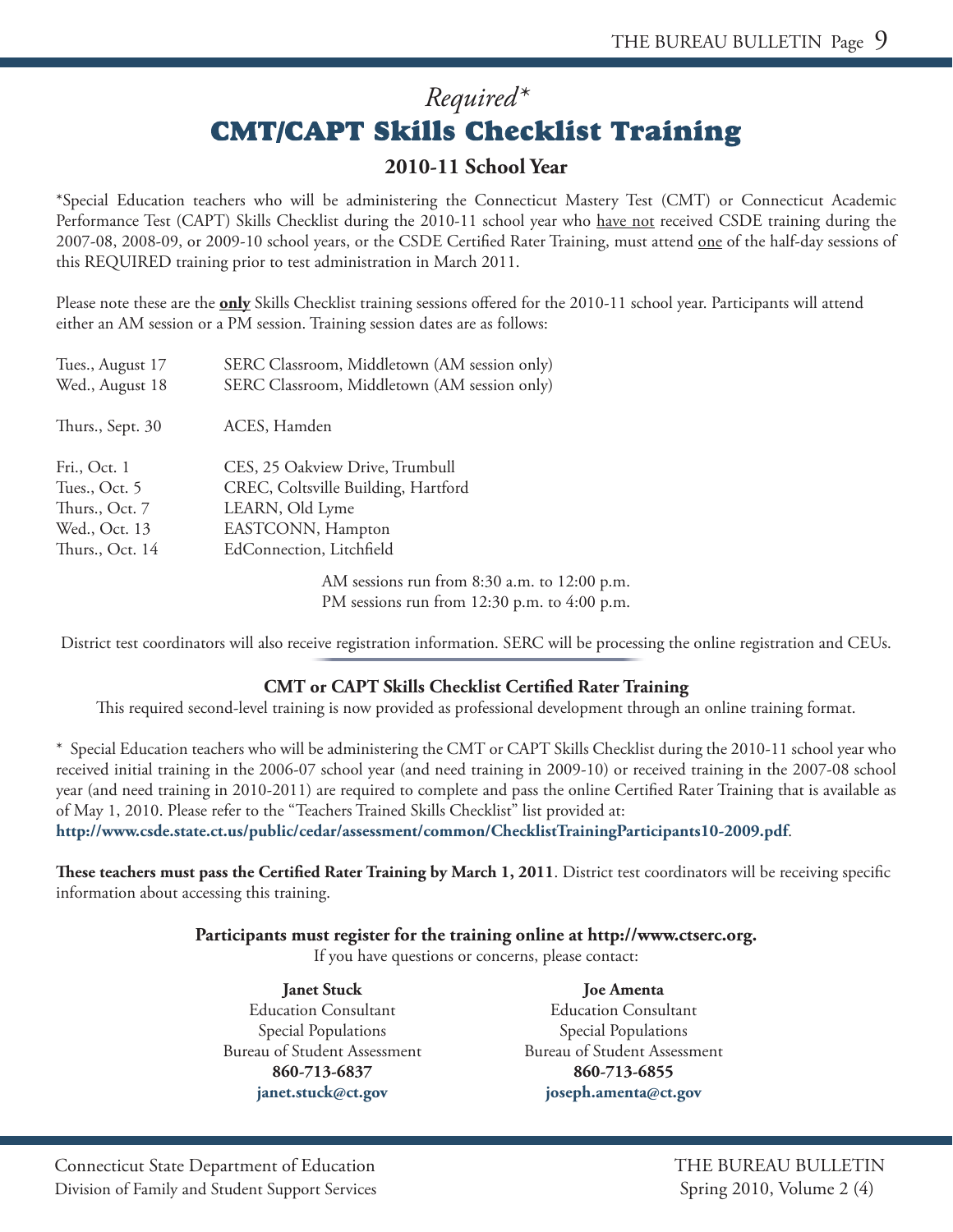## **More Information on SRBI**

The CSDE continues its collaborative work to strengthen and refine the guidance around SRBI, Connecticut's framework for RTI. The **department has developed the following publications for use by districts and schools, as they build upon and improve their system of SRBI in Connecticut public schools.** 

#### **Certification of SRBI Coordinators and Interventionists**

A one-page guidance document specific to certification requirements of individuals coordinating SRBI within a district and those serving in the role of interventionist is available on the CSDE Web site at the following link under School/District Resources: **http://www.sde.ct.gov/sde/cwp/view.asp?a=2618&q=322020**.

#### **Paraprofessional Publications**

The CSDE has developed two documents to provide guidance and support to schools and districts in the implementation of the SRBI framework. The first document, "A Paraprofessionals Guide to SRBI," is designed to provide paraprofessionals with a brief overview of the framework. The second, "Questions and Answers from the SERC Paraprofessional Conference SRBI Panel," answers common questions regarding paraprofessional training and supervision. Many districts are incorporating both documents into their professional development programs for both teachers and paraprofessionals. These documents are available on the CSDE Web site at **www.ct.gov/sde/SRBI**.

Questions can be directed to: **Perri Murdica**, **860-713-6942** or at **perri.murdica@ct.gov**, **Mary Anne Butler**, **860-713- 6737** or at **maryanne.butler@ct.gov**, or **Iris White, 860-713-6794** or at **iris.white@ct.gov**.

#### **School Counselors/Social Workers: E-Mail Dissemination Lists**

Through a collaborative grant with the Department of Public Health and the Bureau of Rehabilitation Services regarding transition and health care, the CSDE is developing two e-mail dissemination lists and databases, one for school counselors in the middle and high schools in each district and one for all district social workers. As the department, and indeed the entire state, moves to providing all information electronically, it has become clear that school counselors and social workers as a whole have no means of directly receiving electronic communications.

The CSDE will maintain these databases and will disseminate information specifically related only to the roles of school counselors and school social workers such as professional development opportunities, resources, scholarship applications, information for parents/families, and leadership sessions for students. Commensurate with state policy, the CSDE does not distribute advertisements for products or services and does not recommend, endorse or promote specific products and services.

Since these are state databases, they will be subject to the Freedom of Information Act and thus could be requested for use by others. The University of Connecticut is collecting contact information through electronic communication with special education directors.

For further information about these e-mail dissemination lists, contact **Dr. Patricia Anderson** at **860-713-6923** or at **[patricia.anderson@](mailto:patricia.anderson@ct.gov)  [ct.gov](mailto:patricia.anderson@ct.gov)**.

#### **Secondary Transition: Post-School Outcomes Survey Report**

The "Connecticut Post-School Outcomes Survey: 2007 Exiters of Special Education Services" and its corresponding Executive Summary are now available online on the Bureau's home page under Publications, Secondary Transition. The full report may be found at **http://www.sde.ct.gov/sde/lib/sde/PDF/DEPS/Special/OUTCOMESsurvey08.pdf**.

The report's Executive Summary may be found at

**http://www.sde.ct.gov/sde/lib/sde/PDF/DEPS/special/ExSumOUTCOMESsurvey08.pdf**.

#### **Nondiscrimination Statement**

 The State of Connecticut Department of Education is committed to a policy of equal opportunity/affirmative action for all qualified persons and does not discriminate in any employment practice, education program, or educational activity on the basis of race, color, national origin, sex, disability, age, religion or any other basis prohibited by Connecticut state and/or federal nondiscrimination laws. Inquiries regarding the Department of Education's nondiscrimination policies should be directed to the Affirmative Action Administrator, State of Connecticut Department of Education, 25 Industrial Park Road, Middletown, CT 06457-1543, 860-807-2071.

#### **Disclaimer**

Contents of this document do not necessarily imply endorsement. Information contained in the Bulletin is in the public domain. Readers may download and distribute a PDF version of this and archived newsletters by going to the CSDE Web site for these and other BSE publications.